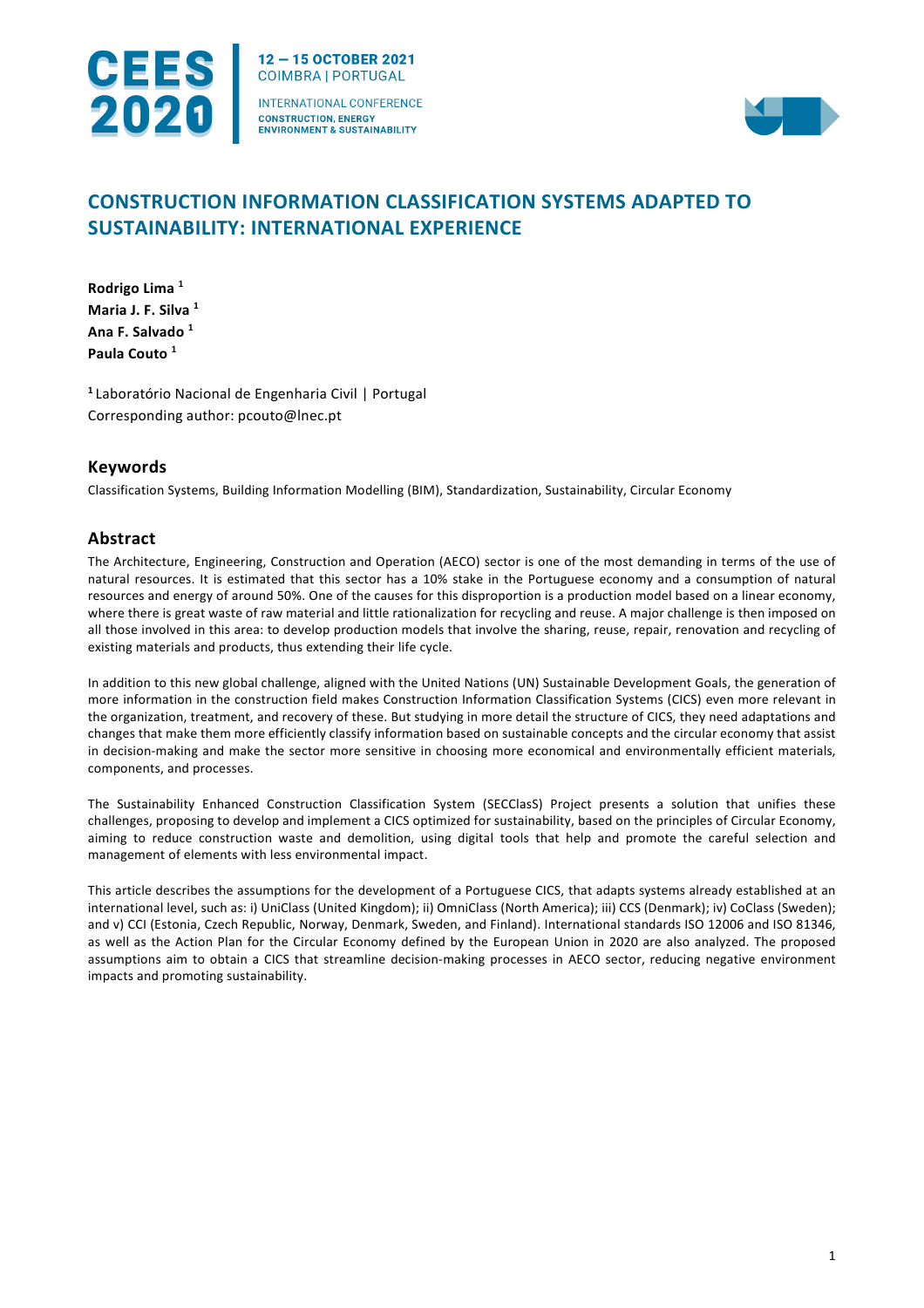### **1. INTRODUCTION**

In the last decade, the Architecture, Engineering, Construction and Operation (AECO) sector has undergone technological innovations that transform the way how the industry operates and contributed to the reduction of financial and environmental risks, such as the modernization of planning methodologies and design of projects, the introduction of new construction techniques and new principles of construction and demolition waste (CDW) management.

In the scope of the design, planning and operation of the buildings, the Building Information Modelling (BIM) methodology provided great advantages through virtual simulations with intelligent models, but also imposed new challenges on the AECO sector, restructuring the way of designing and planning the construction. The BIM methodology has created a volume of information of great potential, which requires a methodology that normalizes its treatment in a structured way. For this, Construction Information Classification Systems (CICS) are used, which, if previously useful in the processing, organization, and retrieval of information with new technology, become fundamental for the management of the high volume of data [19].

In the context of mitigating the environmental impact of buildings, the increasingly demanding conditions, impose on the AECO sector the search for innovative solutions. One of these solutions is a new concept of economy that privileges the efficiency and reuse of materials: The Circular Economy. Once again, BIM is an ally that, through information connected to sustainability and simulation software's, support the decision-making process on the impacts caused to the environment, whether on the issue of raw material consumption or on thermal, energy, gas emissions, etc. [17].

This report aims to analyze the main systems of classification of existing information, expose their most relevant concepts and support the decision-making of the methodologies to be adopted. In addition, it aims to observe constant parameters in these systems that defines classifications in the scope of sustainability, focusing on reuse, recycling, durable products, possibility of relocation of structures and minimal waste, and that contribute to the decision-making process. It is also intended to expose important concepts that serve as the basis for the standard structure of CICS, as well as concepts suggested by European legislation for a circular economy. Finally, the report proposes the choice of one of the international systems as a basis for development for the national classification system.

### **2. CONCEPTS, USE AND STANDARDIZATION OF CICS**

The construction information classification systems for the AECO sector emerged in the 20th century to meet some needs of the sector in organizing itself rationally, facilitating the storage and retrieval of information and for the exchange of information relevant to the sector. In general, it is classified with the objective of finding the best possible order, to, after the classification of a given element, it is easier to find it within a given set. A classification system is configured in a set of interdependent elements that form an organized whole. Such systems can be developed according to the needs of each country, region or even a company, to meet their longing so as to organize themselves, as well as can follow international classification standards [19]. The classification and consequent harmonization of information through CICS, therefore, has as main objectives to make collaborative work more effective, even when carried out at a distance or in different files formats, to ensure coherence and comparability and to enable the various agents in the construction process to be less dependent on the weaknesses of third parties [20].

Although there is no absolute way to classify, the most correct would be for all business partners to use a common language to group products [20]. To classify, the objects are grouped into classes, relating them according to the particularities of their properties. There are several types of classification that can be described and that are associated according to the objectives, scope, and particularities of the system to be developed. Ratings can be divided into: i) specialized, when it wanted to focus on a particular topic; ii) general, when it is intended to cover a universe of information; iii) enumerative, when it is seeking to list all subclasses, including composite ones, which relate to the main class; iv) by facets or hierarchical, subclasses are created from a simple and particular principle of division of the main class and defined classes composed of association of subclasses; v) document, when the main objective is the classification of documents or other types of information in order to facilitate their organization, location and storage; and vi) analytical (taxonomy or scientific), when it is intended to systematize information and provide a basis for its explanation and understanding [19].

BIM encompasses information about the enterprises throughout their life cycle, at the level of design, planning, construction, and maintenance. The classification and structuring of this information enable the integration between the different stages and specialties of the construction system, reducing errors and optimizing the process. The technology on which BIM is based allows the generated model to contain precise and detailed information about the geometry, as well as a set of data relating to the construction procedures, technologies used and the acquisition process, necessary to carry out the enterprise [12]. BIM presupposes a complete change in the flow of information exchanged between stakeholders in relation to the traditional workflow that is now centralized in the BIM model avoiding the possible loss of information (Figure 1).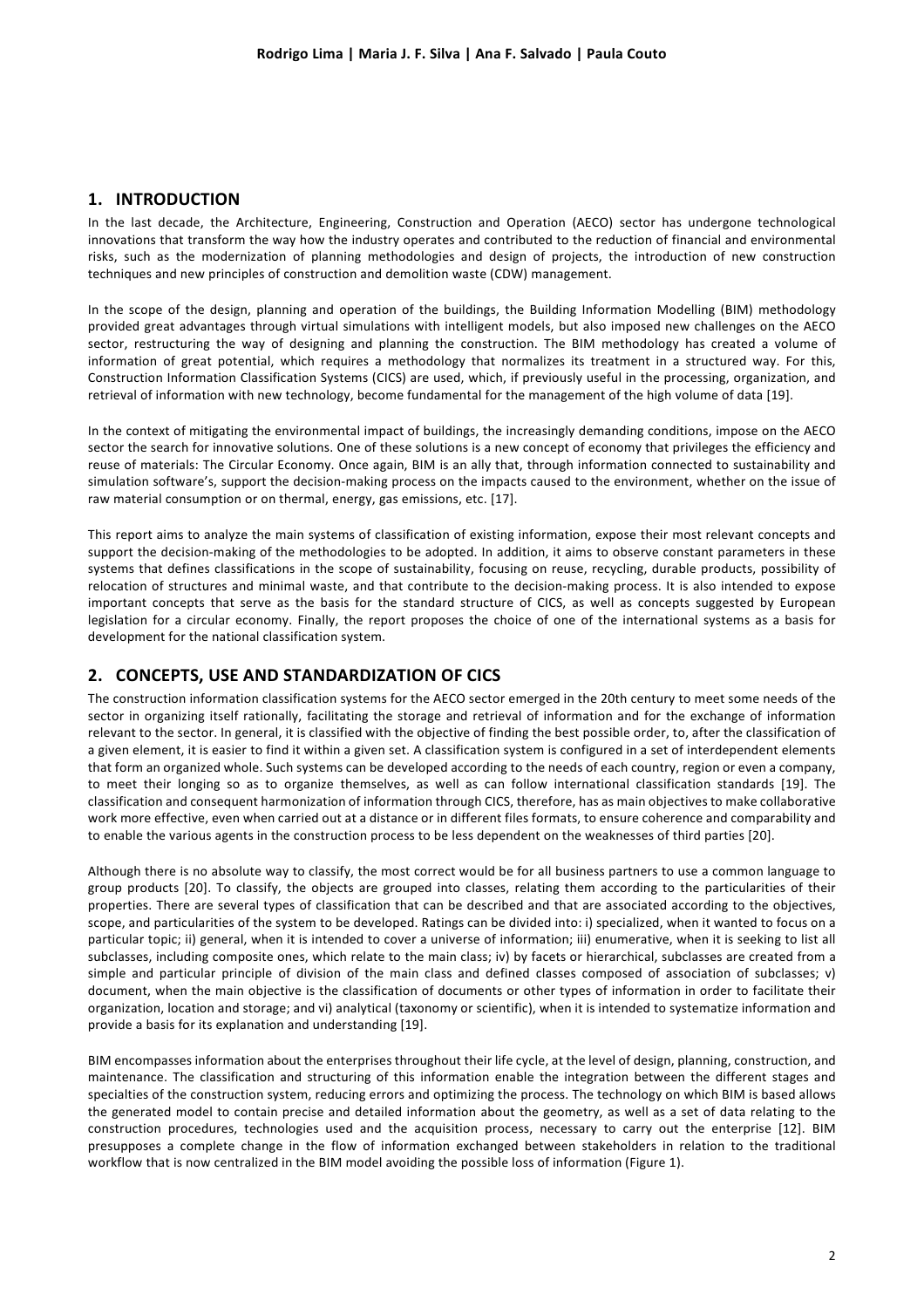

Figure 1 – Traditional vs. BIM workflows

The way of introducing information into BIM models is done through intelligent objects that are responsible for integrating valuable information about the production, communication, and analysis processes of digital 3D models, thus assuming particular importance in the creation and development of models that allow to represent virtually, in an equivalent way, the real product. In fact, the correct insertion of information in the object is fundamental for the best use of the BIM methodology. There is a need to adopt methods and strategies that enable the correct definition and implementation of these elements. This is the case of Construction Information Classification Systems (CICS), which guide and organize how information is made available to intelligent objects [19].

### **2.1 PROPOSED CLASSIFICATION IN THE ISO 12006-2:2015**

ISO has produced standards to organize the classification and exchange of information, such as ISO 12006-2:2015 and ISO 12006- 3:2006, whose major objective is to guide the structuring of classification systems. The base structure proposed by ISO aims to provide the systems in development with the necessary scope to respond to the growing size and complexity of construction work. Indeed, a classification system designed in accordance with ISO 12006-2:2015 should cover the entire life cycle of the enterprise, covering a wide variety of construction work [19].

However, there is no specific and definitive recommendation on the structuring model to be adopted for each situation, which allows the user to choose the one that best suits the system they want to classify. The standard still has another role in the development of classification systems. Due to the existence of several CICS, the exchange of information between them tends to be facilitated if they are developed in accordance with the proposed guidelines. Based on this function, tables are recommended by ISO 12006-2:2015, which can be used in combination or separately according to the user's need [16].

# **2.2 PROPOSED CLASSIFICATION IN THE SERIES ISO/IEC 81346**

The standards of the ISO/IEC 81346 series constitute the latest series of standards for the identification of components belonging to any technical system. The standards deal with technical systems in the broadest sense of the word, including construction (structures and technical installations), industrial systems, as well as machinery in general, and, moreover, are of considerable importance for the documentation base of the European Directive on machinery and equipment, as this documentation links the marking of components and associated documentation [2].

ISO/IEC 81346 series-based systems are structured differently from ISO 12006-2:2015. They have a smaller group of Functional Systems, Technical Systems and Components – items corresponding approximately to the elements, results/working systems, and product tables of ISO-based systems 12006-2 – and differentiates them by assigning different properties, for example, a port is always designated as a port, but subtypes are defined by their properties, which is reflected in the designation or classification. Additional notations are attached to the initial/root notation, as the item is progressively defined throughout the design and documentation process. This results in a stable and recognizable designation throughout the life of a project [13].

The standard is divided into four parts: i) Part 1: Basic rules (IEC 81346-1); ii) Part 2: Classification of objects and codes for classes (IEC 81346-2:2019); iii) Part 10: Power Plants (ISO/TS 81346-10, IDT); iv) Part 12: Construction Works (ISO 81346-12). Parts 1 and 2 also bring rules for the creation of unambiguous identifiers that define, through the Reference Designation System (RDS), a combination of well-defined relationships (part and type of relationships) and different aspects (function, product, location, and type) [3].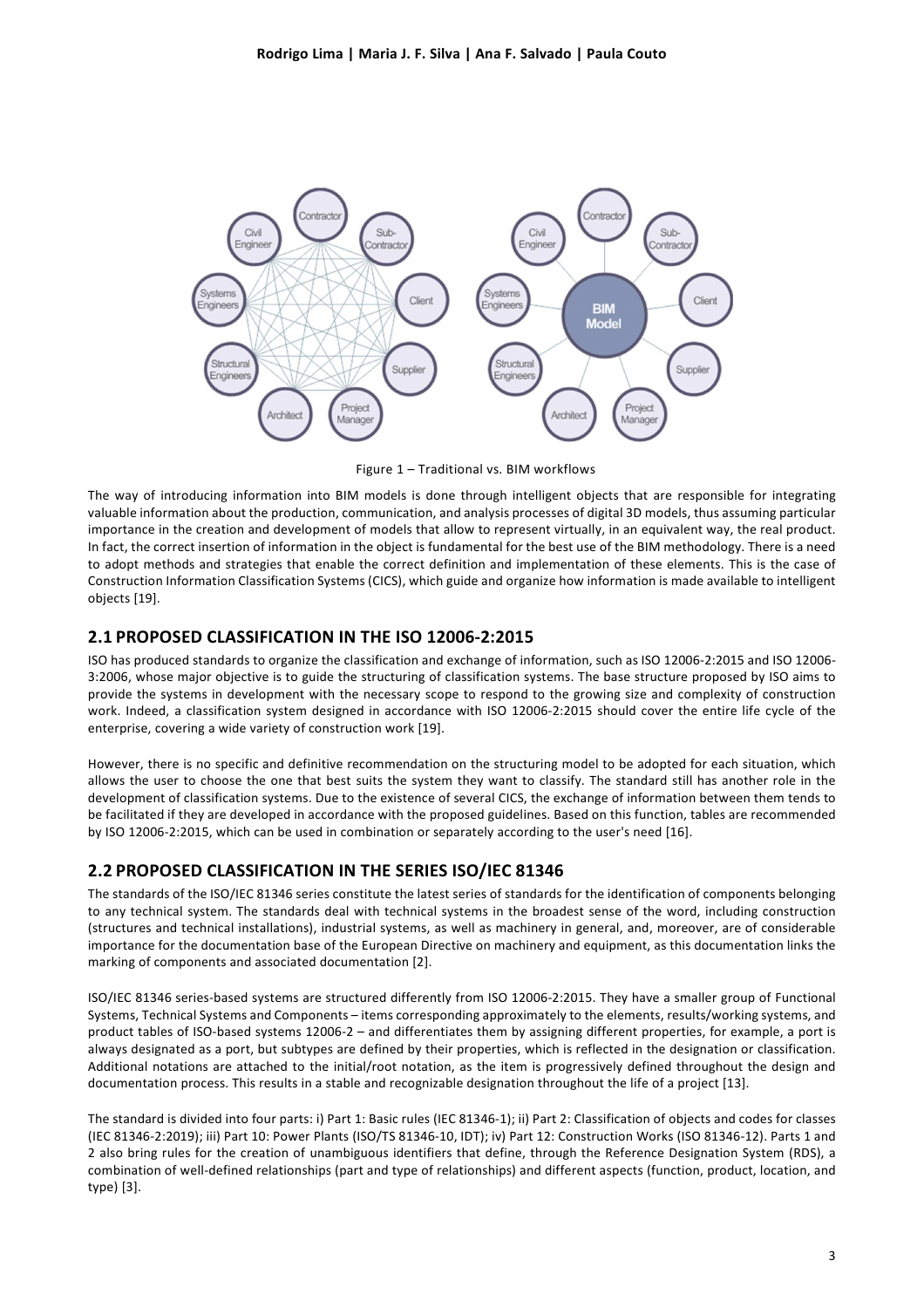### **3. CIRCULAR ECONOMY**

The concept of Circular Economy has received political and academic prominence in recent years as an alternative capable of social, economic and environmental impacts mitigating associated with the current economic model and thus achieving the sustainable development goals of the United Nations [25].

Circular Economy introduces a new paradigm for resource management that is not limited to reducing the impacts of the current economic and industrial model but promotes its healthy and resilient long-term growth [6]. Thus, it disassociates the economic growth of raw material extraction through the maintenance and exploitation of regional stocks [22]. It is defined by the Ellen MacArthur Foundation (EMF) as a "restorative and regenerative industrial system by intent and design" [11], where technological and biological products remain separated at their highest intrinsic value and constantly circulating in the economy [5] [11].

Circular resource management is based on three fundamental strategies: narrowing flows through sufficiency and eco-efficiency; slow down flows by maintaining, repairing, and reusing products; and close flows, through the recycling of by-products, waste and waste [4] [11] [14].

As the AECO sector is a major consumer of raw materials, energy and waste producer, the impact exerted by this sector emphasizes the need for a complete and systemic transformation that considers all phases of the life cycle of buildings and the value chain of construction, and the development of strategies that promote energy efficiency, bio-efficiency, and material efficiency [10].

In 2015, with the launch of the Circular Economy Action Plan (CEAP), renewed in 2020, the European Union (EU) presents measures for the sector to encourage circularity in construction: i) addressing the performance of construction products in terms of sustainability; ii) promote measures to improve the durability and adaptability of assets built; iii) use the Level(s) approach to integrate life-cycle assessment into public procurement and the EU framework for sustainable financing; iv) consider a review of the targets set out in EU legislation for the recovery of construction and demolition waste; and v) promote initiatives to reduce the level of soil waterproofing, rehabilitate abandoned or contaminated industrial spaces and promote the safe, sustainable and circular use of excavated soils.

The Level(s) approach is a framework proposed by the EU and developed by the Joint Research Centre (JRC) for sustainable buildings and in line with the principles of the Circular Economy. The tool aims to unite the entire value chain of the sector around a common European language and provide a complete view of the entire life cycle of buildings. The common structure of the approach is organized into three levels that represent the increasing complexity of the stages of a construction project: i) concept design; ii) detailed design and construction; and iii) as-built design and use. In addition, the approach suggests 16 performance indicators for buildings, divided into six macro-objectives into three main thematic areas.

### **4. INTERNATIONAL CLASSIFICATION SYSTEMS**

Considering the analysis of several CICS used in Europe and around the world, the development of the present paper is based on a study conducted by the Faculty of Civil Engineering of the Czech Technical University in Prague, Czech Republic, in association with the Czech Agency for Standardization (PS03). The research includes 18 international CICS, that through pre-established criteria were evaluated: i) horizontal details, dealing with more complex classifications and referring to the scope of CICS; ii) vertical details, consisting on checking the basic classifications suggested by means of ISO 12006-2:2015 tables; iii) chronological details, concerning the classification of the phases of a construction project and the state of the structures; iv) the main properties, comprising ontological, functional and license; and v) compliance with other systems, regarding compatibility with BREEAM, LEED, etc., certification systems and with BIM systems, namely Revit, ArchiCAD, Tekla and other. In the study conducted by the Czech researchers, the UniClass 2015 (United Kingdom), CoClass (Sweden) and CCS (Denmark) systems were the best evaluated. In addition to these, it was defined that, because they are globally consolidated CICS, OmniClass (North America) and the CCI (a system under development by several northern European countries) would also be included in the analyses carried out by the project framework.

The CICS developed by the United Kingdom, the UniClass 2015, under the responsibility of Nation Building Specifications (NBS), has great advantages in comparison with others. Its structure based on the concepts of ISO 12006-2:2015, is wide, hierarchical and its tables make relationships with each other. The complement of its terminology and coding database is flexible, allowing the introduction of new elements. The system is adapted to the constructive process of the European market, facilitating adaptation to the national AECO sector. Its updates are systematic, and documentation is available in English. NBS also provides tools that enable interconnection with BIM modelling software. In addition, the Sustainability Enhanced Construction Classification System (SECClasS) Project was authorized by NBS to translate and use UniClass 2015 as the basic system for a national CICS.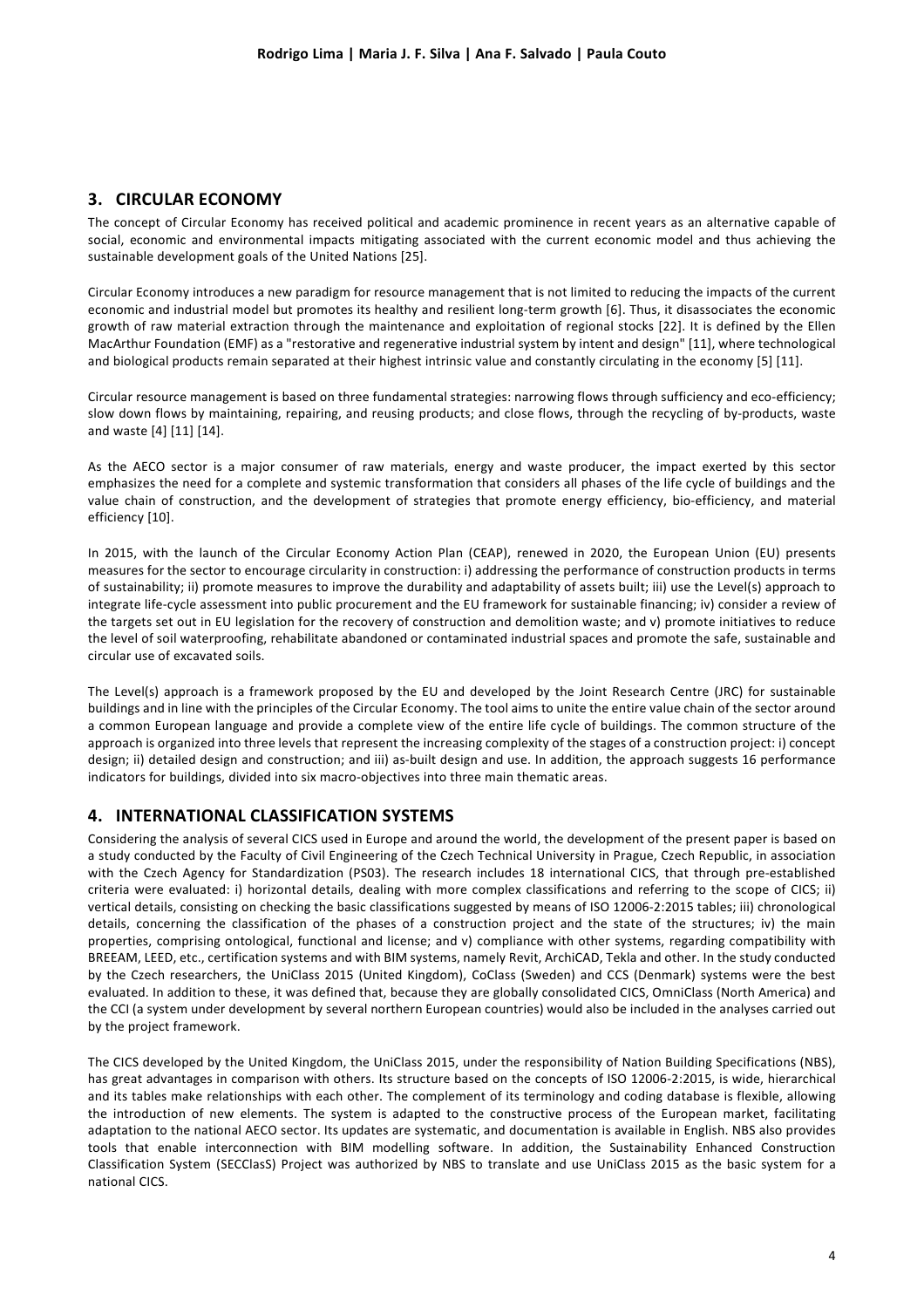CoClass was created in Sweden, between 2017 and 2018, in response to the construction industry digitization and its connection to BIM. This is a complex CICS, and its use is mainly linked to the country of origin [1]. CoClass is structured differently from the "classic CICS", therefore brings differences with respect to UniClass and OmniClass. Its general structure is based on ISO 12006- 2:2015 but uses ISO 81346 series for classifications of functional systems, techniques systems, elements and spaces. The CICS proposes to have a human-readable and machine digital language, using the RDS coding system, proposed in ISO 81346, to codify references to products. CoClass has some disadvantages: the documentation is partially available in English and most in Swedish, and CICS is not fully open source, having costs of use, providing only basic tools and classifications for free. Its updates are systematic and allow development and insertion of new classifications. The system considers the state of the structures. Analyzing the Property table, information can be found regarding durability, mechanical durability, object state or year of reconstruction, according to real estate registration data. Due to limited access to the system, no further information can be verified.

Cuneco Classification System (CCS) originates in Denmark, under the responsibility of Molio – Construction Information Centre, BuildingSmart's Danish partner. The development started in 2010, using ISO 81346 series, in the 2009 version. The purpose of the system is to ensure that digital data can be clearly exchanged between production chains, phases and software's, thereby helping to increase construction productivity. Provide a unique identity for each part of the building and be able to be applied to all parts of the building, from design to operation, so that all parties using the same concepts can be based on each other's information and classify the information. The documentation is in Danish, limited to a part of it and tables translated into English. CICS is available in the basic version free of charge but requires annual subscription for full use of resources. CCS provides tools for sorting objects, along with a system for defining codes and definitions that can be accessed using the CCS Navigate tool. The connection with the modeling software, Revit and ArchiCAD, is made using plug-ins [1]. No sustainability classifications were found.

OmniClass is a CICS developed by the Construction Specification Institute (CSI), the Construction Specification of Canada (CSC) and the American Institute of Architects (AIA) to serve the AECO sector of those countries. It is considered a traditional system, as UniClass 2015, which has its structure based on ISO 12006-2:2015. The biggest difference between them is the construction process in which they use as a base, with OmniClass being adapted to the processes of the North American construction sector, but still compatible with other international systems. This CICS is a standard *opensource* to any person or organization, promoting the exchange of information between stakeholders. The development and update have the participation of the industry, but is verified an outage, being the last occurred in 2019. The system has good connection with BIM modelling software, documentation in English and, although the study of the Czech Agency for Standardization affirm that the license terms allow editing and distribution, the information could not be verified about the commercial use. A great advantage of OmniClass to the SECClasS Project is the classifications in the property table, capable to classify information associated with sustainability.

The origin of the development of the Construction Classification International (CCI) arises from Estonia's need to develop its own CICS that would serve that country. Soon other neighboring nations would feel the same need and together the Czech Republic, Finland, Norway, Denmark, Sweden join Estonia for this goal. The CCI working group then decides to use CoClass and CCS as the basis for the new international CICS, believing that the implementation of a common a cross-border classification system improves cooperation, increases standardization, and improves digital working methods. As a result, the CCI core is the common element between ISO, CCS and CoClass standards [21]. The system uses ISO 12006-2:2015 in its general structure and the ISO 81346 series for systems and components. The system aims to be developed in English with possible translations into the languages of the countries that are part of the project. According to the letter of intent signed by the developers, CICS must be free of cost, but a formal use license document as well as upgrade protocols is not available yet. The sustainability component also cannot be evaluated because of the development stage.

#### **5. CONCLUSIONS**

The BIM methodology, admittedly, brings advantages to the AECO sector. The applications generate a large amount of information needed to provide designers an increasing number of possibilities for simulation and operationalization of assets. CICS becomes an essential tool, but not the only one, in the management of this information. Therefore, and with the national demand for a CICS that meets the needs of the Portuguese market, the SECClasS Project seeks to develop a system based on European and North American experiences that also adds an unexplored component in existing CICS: sustainability.

A more in-depth study of the concepts of circular economy was carried out to seek classification parameters that aim to assist in sustainable decision-making, focusing on reuse, recycling, durable products, possibility of relocation of structures and minimal waste. To achieve these concepts, the new Action Plan for the Circular Economy of the European Union stipulates targets and indicators that can be used as parameters for the classifications to be developed by the SECClasS Project. Creating a correlation between these indicators and the classification system could have an impact on the dissemination of the system in the national AECO sector, taking as an advantage the association of legislation and achievement of targets proposed by the European Commission.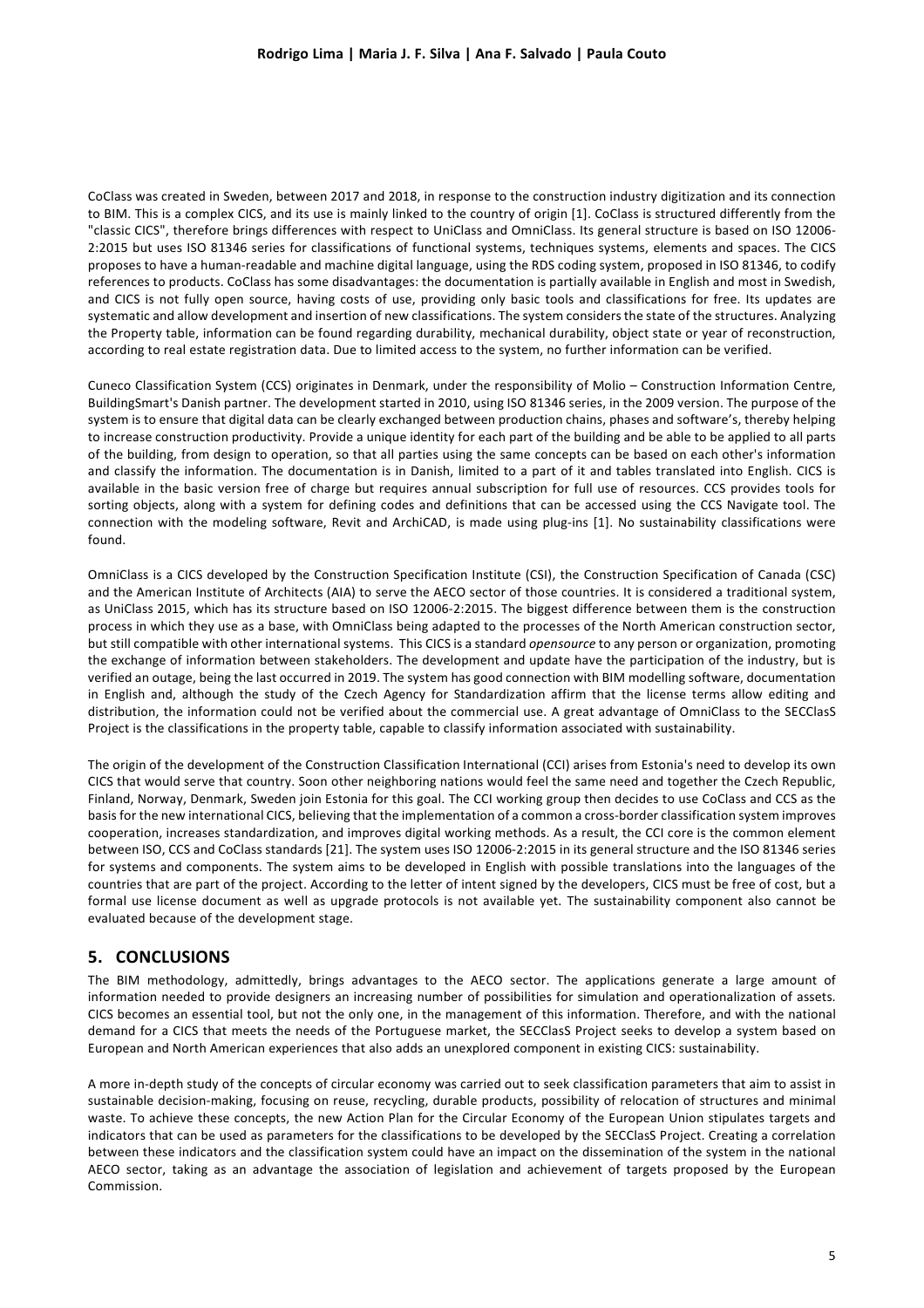The study, carried out by researchers from the Faculty of Civil Engineering of the Czech Technical University in Prague, in association with the Czech Agency for Standardization, was analyzed in this report and the conclusions were compared with the objectives of the SECClasS Project presenting the following results:

- i) None of classification system is perfect, as the requests of each user group are distinct. The flexibility and adaptability of the system is essential, as each country will always have its own classification needs;
- ii) The CICS's purpose must be in accordance with the BIM methodology and able to increase the sustainability and circular economy, responding to current uses, but also to future uses;
- iii) Systems that are hyper-adapted to a specific type of construction or a life cycle phase should be avoided;
- iv) Correspondence with other systems is essential, so they must be in accordance with international standards, in this case ISO 12006-2:2015;
- v) More complexes CICS have greater breadth of future application and development. However, the level of complexity should always be evaluated, so as not to derail human interaction and perception;
- vi) The oldest CICS have advantages such as greater consolidation in the market, acceptance by professionals and the language availability;
- vii) The CICS's future maintenance, including, but not limited to its expansion, updating and maintenance, are factors to consider, and it is important to define a clear methodology, including and defining responsible and resources;
- viii) The license to use and adapt, the current dynamism of the entity(s) holder of the rights in the expansion, correction and improvement and responsiveness to external contributions should be investigated and considered in decisionmaking for a basic CICS.

Based on the reasons presented, and the existence of an open license and the authorization for its translation and adaptation, degree of dissemination and implementation in object libraries, the choice for the base system for the SECClasS Project falls on the UniClass 2015 system, managed by NBS. The next steps are, first, establish a methodology for adapting and translating the system into the Portuguese language and reality. Secondly, establish how to include the sustainability component. Finally, it is of the utmost importance to engage the technical environment and collect and incorporate your feedback.

#### **Acknowledgements**

The implementation of BIM in Portugal is a reality and professionals demand for a National Classification System that facilitates the processing, communication and sharing of information and models that maintains standard communication between all agents involved and throughout the construction life cycle.

SECClasS is a project funded by The EEA Grants with the purpose of developing a Construction Information Classification System for Portugal, with a component focused on sustainability, supporting decision-making that encourages reuse, recycling, durable products, possibility of relocation of structures and minimal waste.

The project aims to facilitate the Circular Economy in Construction by introducing a CICS optimized for sustainability, oriented to the BIM methodology and that will serve not only the sustainability component, but also the other BIM uses. It will also allow unifying terminology at all scales, facilitating communication, selection of materials and components, as well as an accurate assessment of the impacts of buildings throughout their life cycle.

With the development of the SECClasS Project, it is expected to achieve the following results: i) National classification system that will allow more advanced BIM uses based on traditional systems with sustainability component: environmental impacts, reuse, recycling; ii) Manual and Library of BIM Objects, with traditional and sustainability components; iii) Online platform with Artificial Intelligence tools that learns from users.

### **References**

[1] Agência Checa para a Normalização, 2018. Pesquisa e Comparação dos Sistemas de Classificação dos Elementos de Construção no Contexto do Building Information Modelling (BIM) – Análise de sistemas de classificação selecionados para efeitos da Norma de Dados Checa. Universidade Técnica Checa em Praga, Faculdade de Engenharia Civil, Prague, Czech Republic.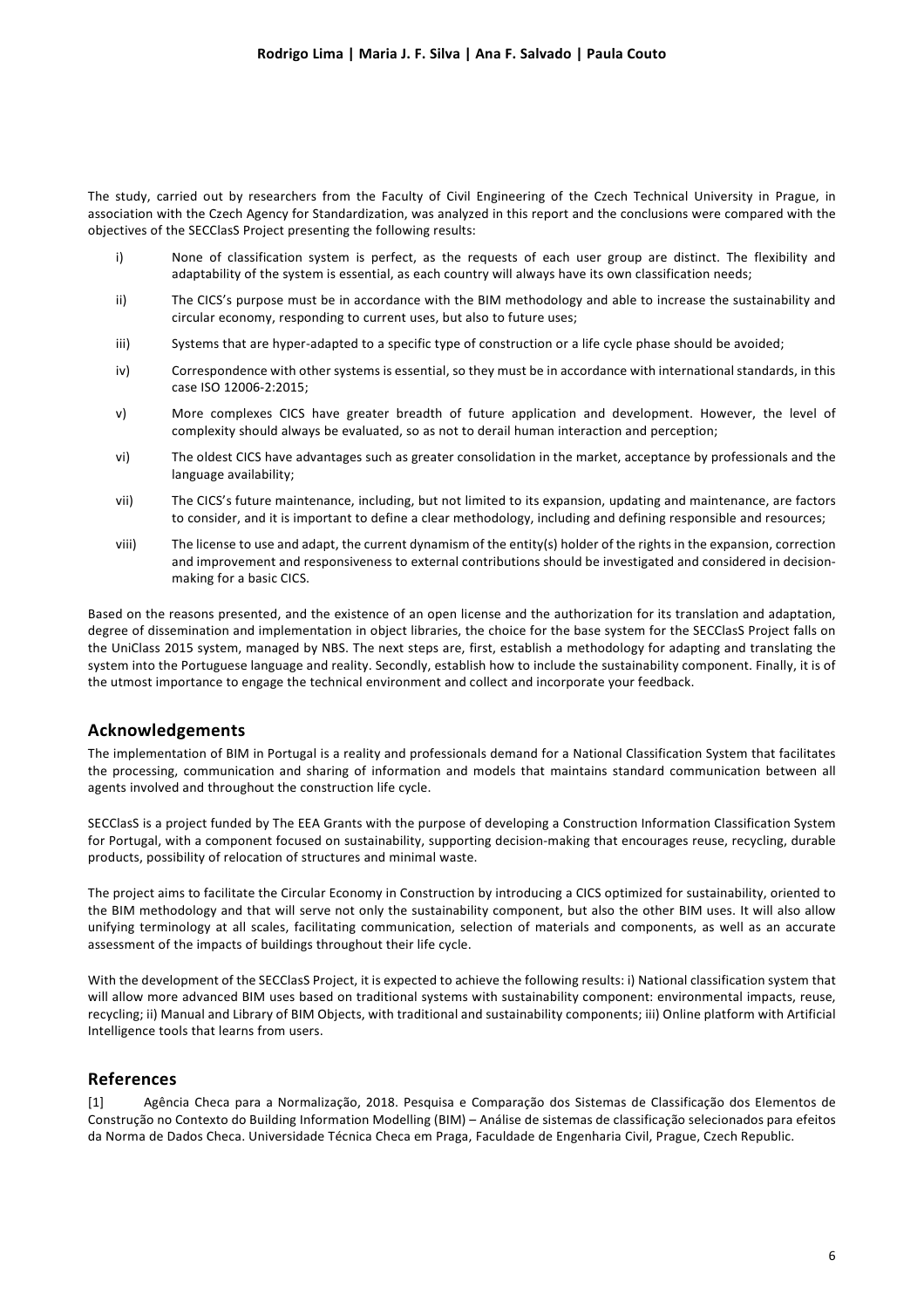[2] Balslev, Henrik, 2010. DS Handbook 166:2010 – A Guide to Reference – Preparation of TAG Numbers, Letters Codes, and interfaces between Systems. Danish Standards Foundation, Charlottenlund, Dinamark.

[3] Balslev, Henrik, 2016. The Reference Designation System (RDS) - A Common Naming Convention for Systems and Their Elements. 26th Annual INCOSE International Symposium (IS 2016) Edinburgh, Scotland.

[4] Bocken, N.M.P.; Short, S.W.; P. Rana, S. Evans, 2016. Product design and business model strategies for a circular economy – Journal of Industrial and Production Engineering. Pages 308-320.

[5] Braungart, Michael; McDonough, William, 2002. Cradle to Cradle: Remaking the Way We Make Things. Rodale Press, Emmaus, PA, United States of America.

[6] Brown, M., Haselsteiner, E., Apró, D., Kopeva, D., Luca, E., Pulkkinen, K.-L., & Rizvanolli, B. V. ,2018. Sustainability Restorative to Regenerative - An exploration in progressing a paradigm shift in built environment thinking, from sustainability to restorative sustainability and on to regenerative sustainability. REthinking Sustainability TOwards a Regenerative Economy.

[7] Comissão Europeia, 2020. Novo Plano de Ação para a Economia Circular. Available at: https://ec.europa.eu/.

[8] CSI, 2006. OmniClass: Introduction and User's Guide., p.29. Available at: http://www.omniclass.org/tables/OmniClass Main\_Intro\_2006-03-28.pdf [Accessed in March 19<sup>th</sup>, 2021].

[9] CSI Website, 2020. OmniClass. Available at: https://www.csiresources.org/standards/omniclass [Accessed in March 19th, 2021].

[10] Dokter, Giliam; Thuvander, Liane; Rahe, Ulrike, 2021. How circular is current design practice? Investigating perspectives across industrial design and architecture in the transition towards a circular economy. Sustainable Production and Consumption. Pages 692-708

[11] EMF, 2013. Towards the Circular Economy. Economic and business rationale for an accelerated transition. Ellen Macarthur Foundation.

[12] Eastman, C. et al., 2008. BIM Handbook: A guide to Building Information Modelling for Owners, Managers, Designers, Engineers and Contractors nd. Nd, ed., New Jersey, United States of America.

[13] Friborg, Gunnar, 2017. ICIS PROJECT #3 - Classification, Identification and BIM. ICIS – International Construction Information Society, Zurique, Switzerlnd.

[14] Geissdoerfer, Martin; Savaget, Paulo; Bocken, Nancy MP; Hultink, Erik Jan, 2017. The Circular Economy – A new sustainability paradigm? – Journal of Cleaner Production. Pages 757-768.

[15] ISO 12006-2:2015 – Building construction - Organization of information about construction works – Part 2: Framework for classification. Available at: http://visnormas.lnec.pt/php/menu.php.html [Accessed in March 8th, 2021].

[16] Lima, Rodrigo T. et al., 2019. Sistemas de Classificação da Informação da Construção – Comparação entre as realidades portuguesa e brasileira. Relatório do Projeto P2I, LNEC, Lisbon, Portugal.

[17] Martins, Bruno F.B, 2018. Utilização de BIM e Métodos de Sustentabilidade em Elementos na Construção. Dissertação de Mestrado em Engenharia Civil, Faculdade de Engenharia Civil, Universidade do Porto, Porto, Portugal.

[18] Molio Construction Information Centre, 2021. CCS - Cuneco Classification System Website. Available at: https://molio.dk/produkter/digitale-vaerktojer/gratis-vaerktojer/ccs-cuneco-classificationsystem.

[19] Nunes, H. M., 2016. Sistema de Classificação de Informação da Construção – Proposta de metodologia orientada para objetos BIM. Dissertação de mestrado, Departamento de Engenharia Civil, FCT, Lisbon, Portugal.

[20] Pereira, Ricardo Miguel S., 2013. Sistemas de classificação na construção. Síntese comparada de métodos. Dissertação de mestrado, Departamento de Engenharia Civil, Faculdade de Engenharia da Universidade do Porto, Porto, Portugal.